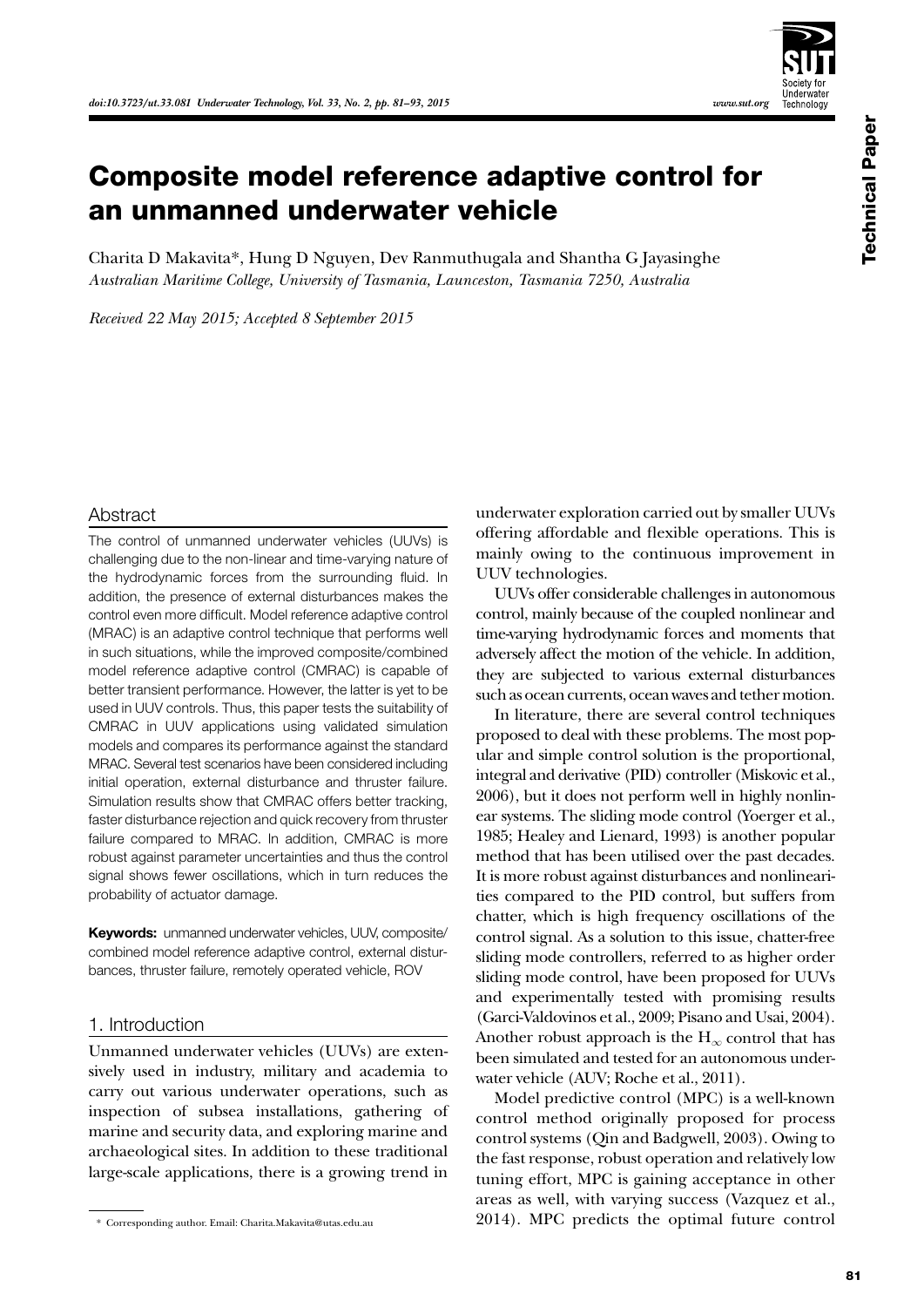profile using a mathematical model of the system and current states. It has been simulated (Budiyono, 2011; Medagoda and Williams, 2012) and experimentally tested (Steenson et al., 2014) for UUVs with promising results. The major disadvantage of MPC is that if there is any modelling error or variation in model stability, then the performance is affected.

The intelligent control methods can be categorised into three groups: fuzzy control; reinforcement learning; and artificial intelligence. An example of the use of fuzzy control for heading control of an AUV is given in Chang et al. (2003), while a fuzzy depth controller is given in Jun et al. (2011). Reinforcement learning for high level control is simulated by Carreras et al. (2002), and the same for cable tracking of an underwater vehicle is tested by El-fakdi and Carreras (2008). A form of artificial intelligence called 'language-centred intelligence' is applied to AUVs in Hallin et al. (2009).

Adaptive control is the emerging control trend that has been successfully implemented in several UUVs (Antonelli et al., 2003; Maalouf et al., 2012). While robust control methods such as sliding mode and  $H_{\infty}$  reduce the effect of uncertainty and nonlinearity, they do so at the expense of reduced performance. Adaptive control offers the advantage of being able to adjust the controller output even in the presence parameter uncertainties and thereby ensure the possibility of achieving a much higher degree of robust performance. This is even more useful when it is difficult to get a good estimate of the model parameters owing to the lack of hydrodynamic testing facilities.

The improved performance of adaptive control over PD control has been demonstrated by various studies (e.g. Antonelli et al., 2003; Maalouf et al., 2013; Smallwood and Whitcomb, 2004). Smallwood and Whitcomb (2002) show that while fixed model based controllers performed better in known conditions, adaptive control provides superior performance under unknown conditions and parameter variations. In Cavalletti et al. (2011), large variations in mass and inertial parameters are considered, and comparisons are made between switching controller and adaptive controller. These studies have shown that when there is a lack of knowledge of vehicle configuration, the adaptive controller has better performance. However, a major disadvantage of adaptive control is that, as the gains are adapted in a time-varying and nonlinear manner, it can lead to unacceptable transient response (Muse and Calise, 2010).

Model reference adaptive control (MRAC) is one method where the system attempts to follow a reference signal generated by an ideal model (Åström and Wittenmark, 1995). The control parameters are adapted according to the error between the reference and actual state. Slotine and Li (1989) and Duarte and Narendra (1989) improved the MRAC to develop the composite/combined model reference adaptive control (CMRAC) technique. This technique goes beyond just tracking the error, as it attempts to predict a known value and use the resulting prediction error with the tracking error to adapt control parameters.

Lavretsky (2009) has proposed an improved CMRAC technique, which is much easier to implement compared to the previous CMRAC methods and smoothens the transient response under various operating conditions. Since the improved CMRAC technique does not add too much complexity, it is an attractive control solution for small-scale UUVs, which have limited computational capabilities. However, the suitability and performance of the improved CMRAC in small-scale UUVs are yet to be tested and verified.

The authors have developed a small-scale, low-cost three-thruster remotely operated vehicle (ROV), named AMC ROV (see Fig 1), with control systems and haptic feedback teleoperation. This paper discusses the suitability of the CMRAC technique in such vehicles and compares its performance against the standard MRAC. The controllers were tested using a nonlinear numerical model of the ROV in a MATLAB/Simulink environment. The results show that CMRAC offers better tracking, faster disturbance rejection and quick recovery from thruster failure compared to the standard MRAC. In addition, the CMRAC is more robust against parameter uncertainties and thus the control signal shows less oscillation, which in turn reduces the probability of actuator damage.

## 2. Notation and nomenclature

#### *2.1. Notation*

In this paper the following notations are used:

- $\overline{\mathbb{R}}$  set of nonnegative real numbers;
- $\mathbb{R}^n$  set of  $n \times 1$  real column vector;
- $\mathbb{R}^{n \times m}$  set of  $n \times m$  real matrices;
- $(\cdot)^T$  transpose;
- $(\cdot)^{-1}$  inverse;
- ||⋅|| Euclidian norm;
- $\triangleq$  equality by definition.
- The vector cross product  $\times$  is defined by  $\vec{\lambda} \times \vec{a} \stackrel{\Delta}{=}$  $S(\vec{\lambda})\vec{a}$  where *S* is defined as:

$$
S(\vec{\lambda}) = -S(\vec{\lambda}) = \begin{bmatrix} 0 & -\lambda_3 & \lambda_2 \\ \lambda_3 & 0 & -\lambda_1 \\ -\lambda_2 & \lambda_1 & 0 \end{bmatrix}, \quad \vec{\lambda} = \begin{bmatrix} \lambda_1 \\ \lambda_2 \\ \lambda_3 \end{bmatrix}
$$
 (1)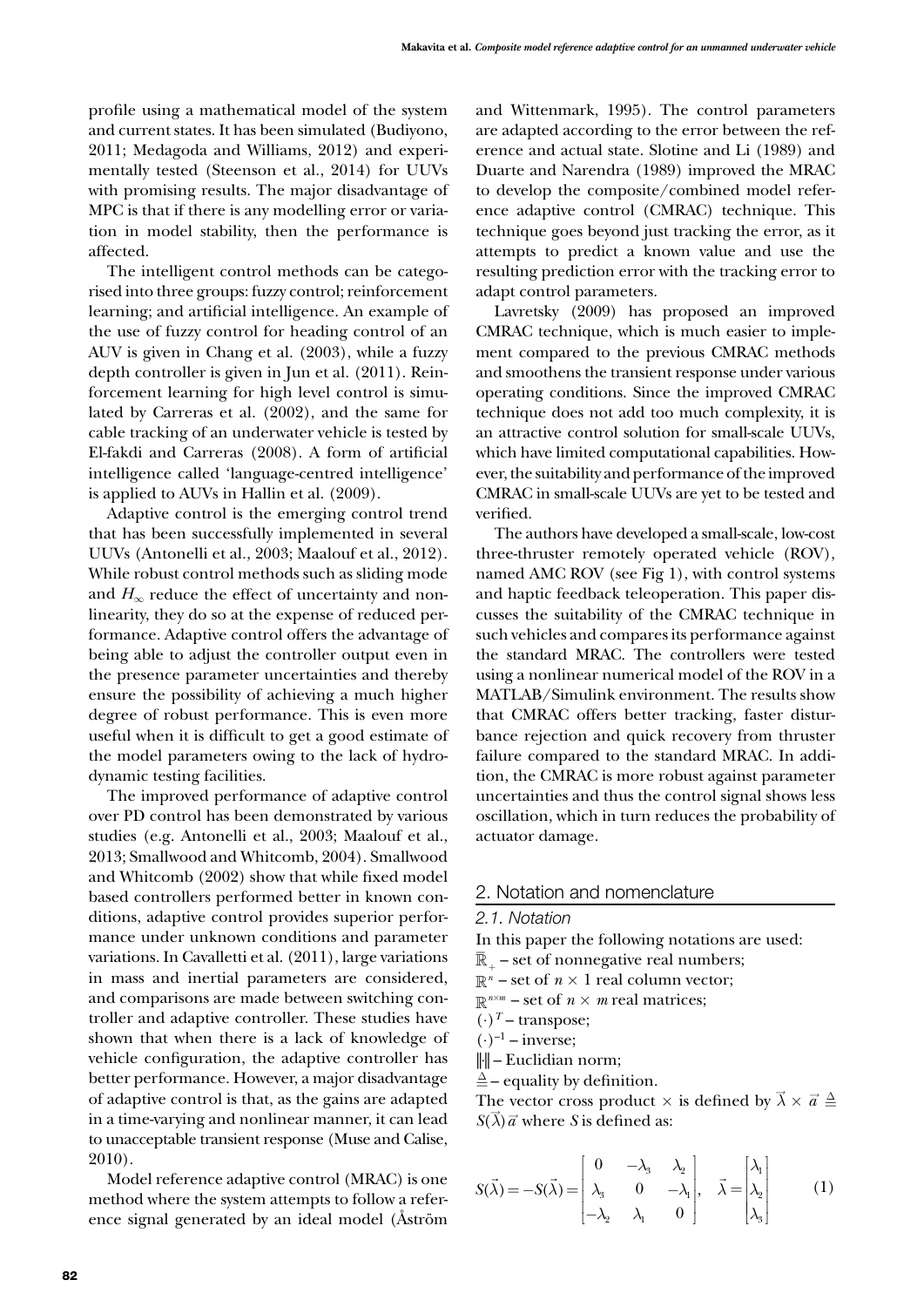# *2.2. Nomenclature*

The axes and directions for the following are shown in Fig 1.

| Symbol                                                             | <b>Description</b>                 | Unit  | $x_{r}(t) \in \mathbb{R}^{n}$                                          |
|--------------------------------------------------------------------|------------------------------------|-------|------------------------------------------------------------------------|
|                                                                    | Reference frame                    |       |                                                                        |
| ${n} = {O_e, X_e, Y_e, Z_e}$                                       | fixed to Earth                     |       | $x(t) \in \mathbb{R}^n$                                                |
|                                                                    | $(n-frame)$                        |       | $u(t) \in \mathbb{R}^m$                                                |
|                                                                    | Reference frame                    |       |                                                                        |
| ${b} = {O_b, X_b, Y_b, Z_b}$                                       | fixed to body of                   |       | $f(x): \mathbb{R}^n \to \mathbb{R}^m$                                  |
|                                                                    | vehicle (b-frame)                  |       |                                                                        |
|                                                                    | n-frame positions                  |       | $A \in \mathbb{R}^{n \times n}$                                        |
| $\eta_1 = [n \; e \; d]^T$                                         | (north, east and                   | m     |                                                                        |
|                                                                    | down)                              |       | $B\in\mathbb{R}^{n\times m}$                                           |
| $\eta_2 = [\phi \ \theta \ \psi]^T$                                | Rotation angles<br>around n-frame  | rad   |                                                                        |
|                                                                    | axis                               |       | $\Lambda \in \mathbb{R}^{m \times m}$                                  |
|                                                                    | b-frame linear                     |       |                                                                        |
| $\nu_1 = [u v w]^T$                                                | velocity                           | m/s   | $\Theta \in \mathbb{R}^{s \times m}$                                   |
|                                                                    | b-frame angular                    |       |                                                                        |
| $\nu_1 = [p q r]^T$                                                | velocity                           | rad/s | $\sigma: R^n \to R^s$                                                  |
|                                                                    | Mass and mass                      |       |                                                                        |
| $m, M_{RB}$                                                        | inertia matrix                     |       | $K_{\scriptscriptstyle x} \in R^{\scriptscriptstyle n \times m}$       |
|                                                                    | Coriolis and                       |       |                                                                        |
| $C_{RB}$                                                           | centripetal                        |       | $K_{r} \in R^{m \times m}$                                             |
|                                                                    | matrix                             |       |                                                                        |
| $M_A$ , $C_A$                                                      | Added mass                         |       | $\hat{K}_{\scriptscriptstyle x} \in R^{\scriptscriptstyle n \times m}$ |
|                                                                    | matrices                           |       |                                                                        |
| $D(\nu)$                                                           | Damping matrix                     |       | $\hat{K}_{\scriptscriptstyle n} \in R^{\scriptscriptstyle m \times m}$ |
| $X_w$ , $Y_w$ , $Z_w$ , $K_p$ , $M_q$ , $N_r$                      | Linear drag<br>coefficients        |       | $\hat{\Theta} \in \mathbb{R}^{s \times m}$                             |
| $X_{u u }, Y_{v v }, Z_{w w },$                                    | Quadratic drag                     |       |                                                                        |
| $K_{p p }, M_{q q }, N_{r r }$                                     | coefficients                       |       | $\Gamma_{r}$ , $\Gamma_{r}$ , $\Gamma_{\Theta}$                        |
|                                                                    | Zero-frequency                     |       | $\hat{Y}(t)$                                                           |
| $X_{\dot{u}}, Y_{\dot{v}}, Z_{\dot{w}}, K_{\dot{p}}, M_{\dot{q}},$ | added mass                         |       |                                                                        |
| $N_{\dot{r}}$                                                      | coefficients                       |       | $\lambda_f$                                                            |
|                                                                    | Weight and                         |       |                                                                        |
| $g(\eta)$                                                          | buoyancy matrix                    |       | $I_{xy}, I_{yx}, I_{xx}, I_{zx}, I_{zy},$                              |
| W                                                                  | Weight of the                      | N     |                                                                        |
|                                                                    | vehicle                            |       | 3. Kinematic ar                                                        |
| $F_B$                                                              | Buoyancy force on                  | N     | <b>AMC ROV</b>                                                         |
|                                                                    | the vehicle<br>Coordinates of      |       | This section pr                                                        |
| $(0 0 z_b)$                                                        |                                    |       | dynamic model                                                          |
|                                                                    | centre of buoy-<br>ancy in b-frame | m     | frames, namely E:                                                      |
|                                                                    | Coordinates of                     |       | for the convenier                                                      |
| $r_g^b = [x_g, y_g, z_g]$                                          | centre of gravity in               | m     | the ROV.                                                               |
|                                                                    | b-frame                            |       |                                                                        |
|                                                                    | Hydrostatic and                    |       | 3.1. Reference fr                                                      |
| $\tau_{H} = [X_{H}, Y_{H}, Z_{H},$                                 | hydrodynamic                       | N     | The Earth-fixed                                                        |
| $K_H$ , $M_H$ , $N_H$ ]                                            | forces                             |       | fixed reference {                                                      |
| $\tau = [\tau_u \tau_v \tau_w \tau_p$                              |                                    | N     | are shown in Fig                                                       |
| $\tau_q \tau_r]$                                                   | Vector of inputs                   |       | Earth and acts as                                                      |
| $x_f$ , $r_f$ , $\sigma_f$ , $u_f$                                 | Filtered x, $r, \sigma, u$         |       | of the ROV is sn                                                       |
| $I_x, I_y, I_z$                                                    | Moments of                         |       | of the forces act                                                      |
|                                                                    | inertia                            |       | Earth (Perez and                                                       |
| $A_r \in \mathbb{R}^{n \times n}$                                  | Reference system                   |       | coupled to the                                                         |
|                                                                    | matrix                             |       | frame.                                                                 |

|                                                                  | ніаніх                  |
|------------------------------------------------------------------|-------------------------|
| $r(t) \in \mathbb{R}^m$                                          | Command input           |
| $x_r(t) \in \mathbb{R}^n$                                        | Reference state         |
|                                                                  | vector                  |
| $x(t) \in \mathbb{R}^n$                                          | State vector            |
| $u(t) \in \mathbb{R}^m$                                          | Control input           |
|                                                                  | vector                  |
| $f(x): \mathbb{R}^n \to \mathbb{R}^m$                            | System matched          |
|                                                                  | uncertainty             |
| $A \in \mathbb{R}^{n \times n}$                                  | Known system            |
|                                                                  | matrix                  |
| $B\in\mathbb{R}^{n\times m}$                                     | Known control           |
|                                                                  | input matrix            |
|                                                                  | Unknown control         |
| $\Lambda \in \mathbb{R}^{m \times m}$                            | effectiveness           |
|                                                                  | matrix                  |
|                                                                  | Unknown weight          |
| $\Theta \in \mathbb{R}^{s \times m}$                             | matrix                  |
|                                                                  | Known regressor         |
| $\sigma: R^n \to R^s$                                            | vector                  |
|                                                                  | Ideal feedback          |
| $K_{\scriptscriptstyle x} \in R^{\scriptscriptstyle n \times m}$ | gain                    |
|                                                                  | Ideal feed forward      |
| $K_{\scriptscriptstyle r} \in R^{\scriptscriptstyle m \times m}$ | gain                    |
|                                                                  | Estimate of             |
| $\hat{K}_x \in R^{n \times m}$                                   | feedback gain           |
| $\hat{K}_{r} \in R^{m \times m}$                                 | <b>Estimate of feed</b> |
|                                                                  | forward gain            |
|                                                                  | Estimate of weight      |
| $\hat{\Theta} \in \mathbb{R}^{s \times m}$                       | matrix                  |
| $\Gamma_{x}, \Gamma_{r}, \Gamma_{\Theta}$                        | Learning rates          |
|                                                                  | Tracking error          |
| $\hat{Y}(t)$                                                     | Estimate of $Y(t)$      |
|                                                                  | <b>Filter</b> inverse   |
| $\lambda_f$                                                      | coefficient             |
| $I_{xy}, I_{yx}, I_{xz}, I_{zx}, I_{zy}, I_{yz}$                 | Products of inertia     |

Command input

matrix

 $B_r \in \mathbb{R}^{n \times m}$ 

# ad dynamic model of the

resents the kinematics and the of the AMC ROV. Two reference arth-fixed and body-fixed, are used nce in modelling the dynamics of

#### *3.1. Reference frames*

reference  ${n}$  frame and the body- ${b}$  frame used in the ROV model  $g \in \{1. \text{ The } \{n\} \text{ frame is coupled to }$ s the inertial frame as the velocity nall enough to neglect the effects ting on it due to the rotation of d Fossen, 2005). The  ${b}$  frame is vehicle and acts as the moving frame.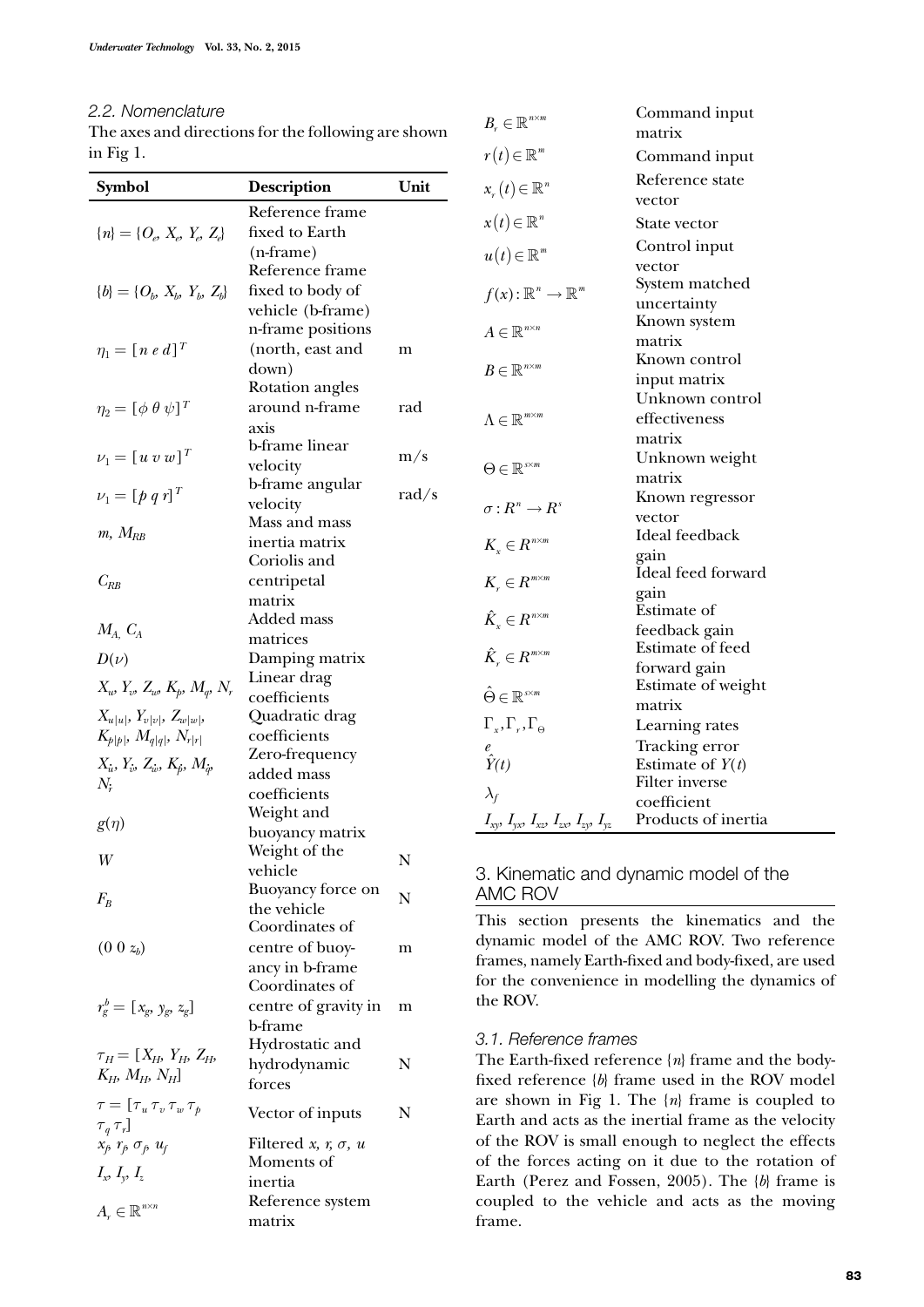

**Fig 1:** The three thrusters AMC ROV showing the Earth-fixed and body-fixed reference frames

#### *3.2. UUV kinematics*

The general motion of a UUV in 6 degrees of freedom (DOF) is modelled by using the notation presented in Fossen (2011), which has been adopted from Society of Naval Architects and Marine Engineers (SNAME, 1950). The 6-DOF kinematics equations for the UUV is given by Fossen (2011),

$$
\dot{n} = u\cos\psi\cos\theta + v(\cos\psi\sin\theta\sin\phi - \sin\psi\cos\phi) \n+ w(\sin\psi\sin\phi + \cos\psi\cos\phi\sin\theta)
$$
\n(2)

$$
\dot{e} = u \sin \psi \cos \theta + v(\cos \psi \cos \phi + \sin \phi \sin \theta \sin \psi) + w(\sin \theta \sin \psi \cos \phi - \cos \psi \sin \phi)
$$
(3)

$$
\dot{d} = -u\sin\theta + v\cos\theta\sin\phi + w\cos\theta\cos\phi \tag{4}
$$

$$
\dot{\phi} = p + q \sin \phi \tan \theta + r \cos \phi \tan \theta \tag{5}
$$

$$
\dot{\theta} = q\cos\phi - r\sin\phi\tag{6}
$$

$$
\dot{\psi} = q \frac{\sin \phi}{\cos \theta} + r \frac{\cos \phi}{\cos \theta}, \quad \theta \neq \pm 90^{\circ} \tag{7}
$$

# *3.3. UUV dynamics*

According to Fossen (2011), Newton's second law can be expressed in an arbitrary body-fixed coordinate frame as:

$$
M_{RB}\dot{v} + C_{RB}(v)v = \tau_H + \tau \tag{8}
$$

where  $\tau_H$  is the hydrostatics and hydrodynamic forces vector,  $\tau$  is the vector of control inputs,  $M_{RB}$ is the mass inertia matrix and  $C_{RB}(\nu)$  is the Coriolis and centripetal matrix.

For deeply submerged vehicles equation (7) can be expanded to give;

$$
M_{RB}\dot{\nu} + C_{RB}(\nu)\nu + M_A\dot{\nu} + C_A(\nu)\nu
$$
  
+  $D(\nu)\nu + g(\eta) = \tau$  (9)

where  $M_A$  and  $C_A(\nu)$  represent the added mass matrices that are generated by the forced motion of the vehicle body, and  $g(\eta)$  is the net buoyancy forces and restoring moments matrix. For a UUV, it is customary to consider a diagonal *MA* because the off-diagonal components are much smaller compared to diagonal terms for low speed underwater vehicles (Eng et al., 2014), thus:

$$
M_{A} = -\begin{bmatrix} X_{u} & 0 & 0 & 0 & 0 & 0 \\ 0 & Y_{v} & 0 & 0 & 0 & 0 \\ 0 & 0 & Z_{w} & 0 & 0 & 0 \\ 0 & 0 & 0 & K_{h} & 0 & 0 \\ 0 & 0 & 0 & 0 & M_{q} & 0 \\ 0 & 0 & 0 & 0 & 0 & N_{r} \end{bmatrix}
$$
(10)

while:

$$
C_{_{A}}(\nu) = \begin{bmatrix} 0 & 0 & 0 & 0 & -Z_{_{\dot{w}}}w & Y_{_{\dot{v}}}v \\ 0 & 0 & 0 & Z_{_{\dot{w}}}w & 0 & -X_{_{\dot{u}}}u \\ 0 & 0 & 0 & -Y_{_{\dot{v}}}v & X_{_{\dot{u}}}u & 0 \\ 0 & -Z_{_{\dot{w}}}w & Y_{_{\dot{v}}}v & 0 & -N_{_{\dot{v}}}r & M_{_{\dot{q}}}q \\ Z_{_{\dot{w}}}w & 0 & -X_{_{\dot{u}}}u & N_{_{\dot{v}}}r & 0 & -K_{_{\dot{p}}}p \\ -Y_{_{\dot{v}}}v & X_{_{\dot{u}}}u & 0 & -M_{_{\dot{q}}}q & K_{_{\dot{p}}}p & 0 \end{bmatrix} (11)
$$

where  $X_i$ ,  $Y_i$ ,  $Z_i$ ,  $K_j$ ,  $M_{i\phi}$ ,  $N_i$  and so forth are the zero-frequency added mass coefficients.

The gravitational force ( $W = mg$ ) will act through the centre of gravity (CG), while the buoyancy force  $F_B = \rho g \nabla$  will act through the centre of buoyancy (CB). Here, *g* is the gravitational acceleration,  $\rho$  is the density of water and  $\nabla$  is the displaced water volume. Selecting that the origin of the body-fixed reference frame to coincide with CG (i.e.  $x_g = 0$ ,  $y_g = 0$ ,  $z_g = 0$ ), and assuming CG and CB are offset only in the *z* directions owing to symmetry and is denoted by  $z_b$ ,  $g(\eta)$ , this is simplified to:

$$
g(\eta) = \begin{bmatrix} (W - F_B)\sin(\theta) \\ -(W - F_B)\cos(\theta)\sin(\phi) \\ -(W - F_B)\cos(\theta)\cos(\phi) \\ -(z_bF_B)\cos(\theta)\sin(\phi) \\ -(z_bF_B)\sin(\theta) \\ 0 \end{bmatrix}
$$
(12)

The damping forces on the UUVs can be written as the sum of the diagonal linear damping terms and nonlinear quadratic damping terms (Chin and Lau, 2012). Therefore, the damping matrix  $D(\nu)$  is given as: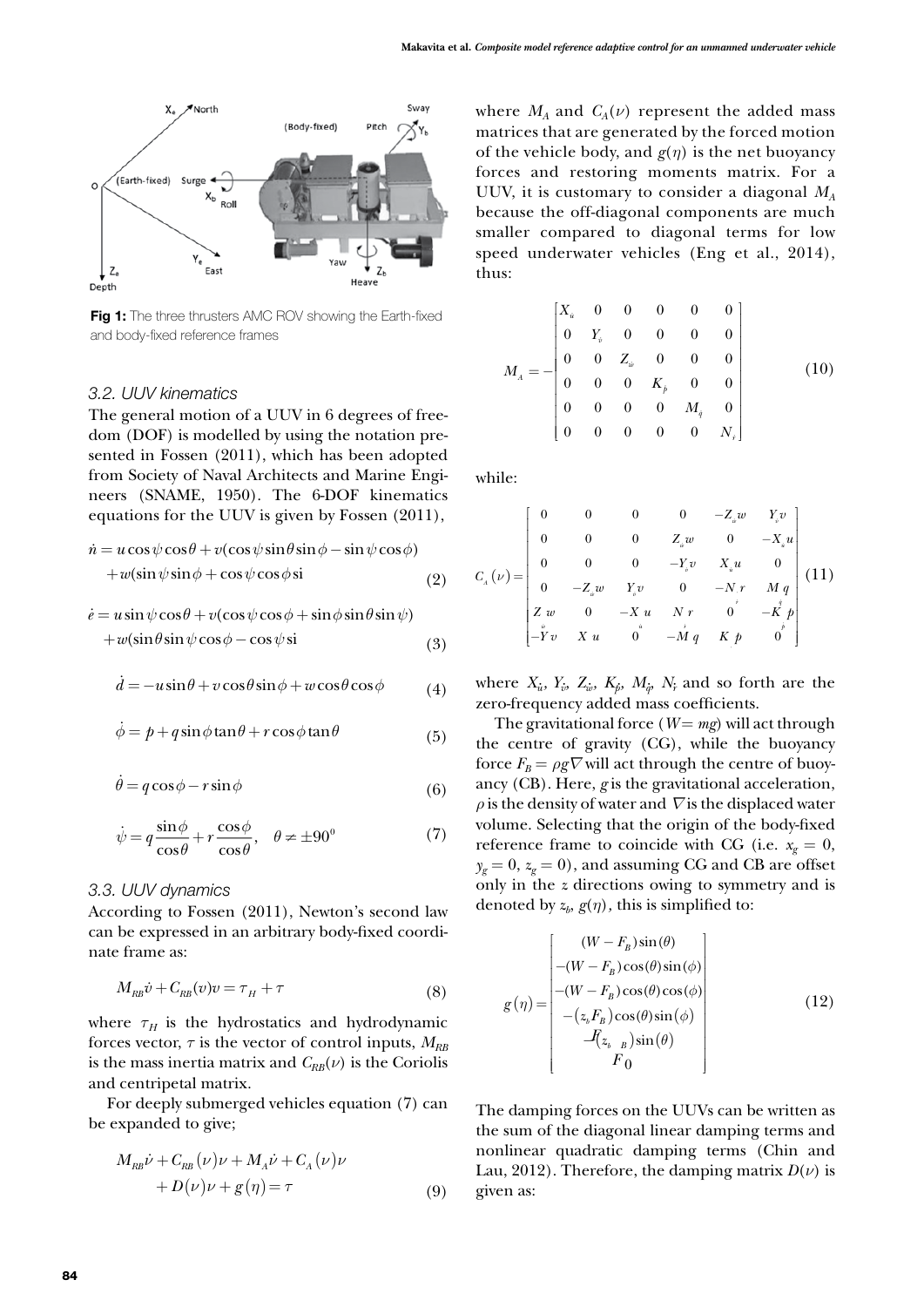$$
D(v) = -\begin{bmatrix} X_u + X_{u|u|} |u| & 0 & 0 & 0 & 0 & 0 \\ 0 & Y_v + Y_{v|v|} |v| & 0 & 0 & 0 & 0 \\ 0 & 0 & Z_w + Z_{w|w|} |w| & 0 & 0 & 0 \\ 0 & 0 & 0 & K_p + K_{p|p|} |p| & 0 & 0 \\ 0 & 0 & 0 & 0 & M_q + M_{q|q|} |q| & 0 \\ 0 & 0 & 0 & 0 & 0 & N_r + N_{r|r|} |r| \end{bmatrix}
$$
(13)

AMC ROV is propelled by three thrusters  $(T_1, T_2)$ and  $T_3$ ).  $T_1$  and  $T_2$  are horizontal thrusters. The horizontal distance between the two along the  $Y<sub>b</sub>$ axis is  $d_2$ , and the distance from CG to both thrusters in the direction along the  $Z_b$  axis is  $d_1$ .  $T_3$  is the vertical thruster and its distance from CG along the direction of the  $X_b$  axis is  $d_4$ . Thus, the thrust and moment input vector  $(τ)$  can be written as:

$$
\tau = \begin{bmatrix} T_1 + T_2 \\ 0 \\ T_3 \\ 0 \\ (T_1 + T_2)d_1 - T_3d_4 \\ (T_1 - T_2)\frac{d_2}{2} \end{bmatrix}
$$
 (14)

The hydrodynamic coefficients of the AMC ROV used in simulations are given in Table 1.

Further details of the AMC ROV can be found in Le et al. (2013).

#### 4. Model reference adaptive control

A nonlinear uncertain dynamic system can be expressed as (Lavretsky, 2009):

$$
\dot{x}(t) = Ax(t) + B\Lambda[u(t) + f(x)],
$$
  
\n
$$
x(0) = x_0, t = \overline{\mathbb{R}}_+
$$
\n(15)

where  $x(t) \in \mathbb{R}^n$  is the state vector available for feedback,  $u(t) \in \mathbb{R}^m$  is the control input vector,  $f(x): \mathbb{R}^n \to \mathbb{R}^m$  is the system matched uncertainty,

 $A \in \mathbb{R}^{n \times n}$  is the constant unknown system matrix,  $B \in \mathbb{R}^{n \times m}$  is the constant known control input matrix, and  $\Lambda \in \mathbb{R}^{m \times m}$  is a unknown diagonal control effectiveness matrix. It is assumed that the uncertainty vector in Equation 15 is parameterised as  $f(x) =$  $\Theta^T \sigma(x)$ ,  $x \in \mathbb{R}^0$  where  $\Theta \in \mathbb{R}^{s \times m}$  is an unknown weight matrix and  $\sigma: R^n \to R^s$  is a known regression vector of the form  $\sigma(x) = [\sigma_1(x), \sigma_2(x),..., \sigma_s(x)]^T$ .

The ideal reference model that specifies a desired closed loop dynamic system is given by:

$$
\dot{x}_r(t) = A_r x_r(t) + B_r r(t), x_r(0) = x_0, t = \bar{\mathbb{R}}_+ \quad (16)
$$

where  $x_r(t) \in \mathbb{R}^n$  is the reference state vector,  $r(t) \in \mathbb{R}^m$  is the given uniformly continuous bounded command,  $A_r \in \mathbb{R}^{n \times n}$  is a Hurwitz reference system matrix, and  $B_r \in \mathbb{R}^{n \times m}$  is the command input matrix.

#### *4.1. Standard model reference adaptive control*

The objective of adaptive control is to design a feedback control law  $(u(t))$  such that the state vector  $(x(t))$  asymptotically follows the reference state vector  $(x_r(t))$ , with the above assumptions. If *A* and Λ are known, then *u*(*t*) can be an ideal fixed gain control law, expressed as:

$$
u(t) = K_x^T x + K_r^T r - \Theta^T \sigma(x) \tag{17}
$$

where  $K_{\mathbf{x}} \in R^{n \times m}$  is the ideal feedback gain and  $K_r \in R^{\textit{m}\times\textit{m}}$  is the ideal feed forward gain that satisfies the matching condition given by:

$$
A_r = A + B\Lambda K_x^T, B_r = B\Lambda K_r^T
$$
\n(18)

**Table 1:** AMC ROV hydrodynamic coefficients

| <b>Parameter</b> | Value                    | <b>Parameter</b>   | Value                    | <b>Parameter</b> | Value                      | <b>Parameter</b>           | Value                       |
|------------------|--------------------------|--------------------|--------------------------|------------------|----------------------------|----------------------------|-----------------------------|
| m                | 19.9Kg                   | Χ÷,                | –8.65Ka                  |                  | $-0.69K$ gs <sup>-1</sup>  | $X_{u u }$                 | $-32.30$ kgm <sup>-1</sup>  |
| $I_X$            | $0.297$ Kgm <sup>2</sup> | Y÷.                | $-12.23Kq$               |                  | $-0.54$ Kgs <sup>-1</sup>  | $Y_{\vee \vee }$           | $-96.13$ kgm <sup>-1</sup>  |
| $I_{\rm V}$      | 1.304Kgm <sup>2</sup>    | Z.,                | –15.78Kg                 | $-\omega$        | $-0.65$ Kgs <sup>-1</sup>  | $Z_{\text{w w }}$          | $-115.37$ kgm <sup>-1</sup> |
| 17               | 1.410Kgm <sup>2</sup>    | K,                 | $-0.63$ Kgm <sup>2</sup> |                  | $-0.19$ Kgms <sup>-1</sup> | $\mathcal{K}_{\rho \rho }$ | $-15.70$ kgm                |
| d,               | 0.18m                    | $M_{\dot{\alpha}}$ | $-0.78$ Kgm <sup>2</sup> | $M_{\sigma}$     | $-0.27$ Kgms <sup>-1</sup> | $M_{q q }$                 | $-21.25$ kgm                |
| $W-F_B$          | $-2N$                    |                    | $-0.56$ Kam <sup>2</sup> |                  | $-0.23$ Kgms <sup>-1</sup> | $N_{\rm rh}$               | $-17.23$ kgm                |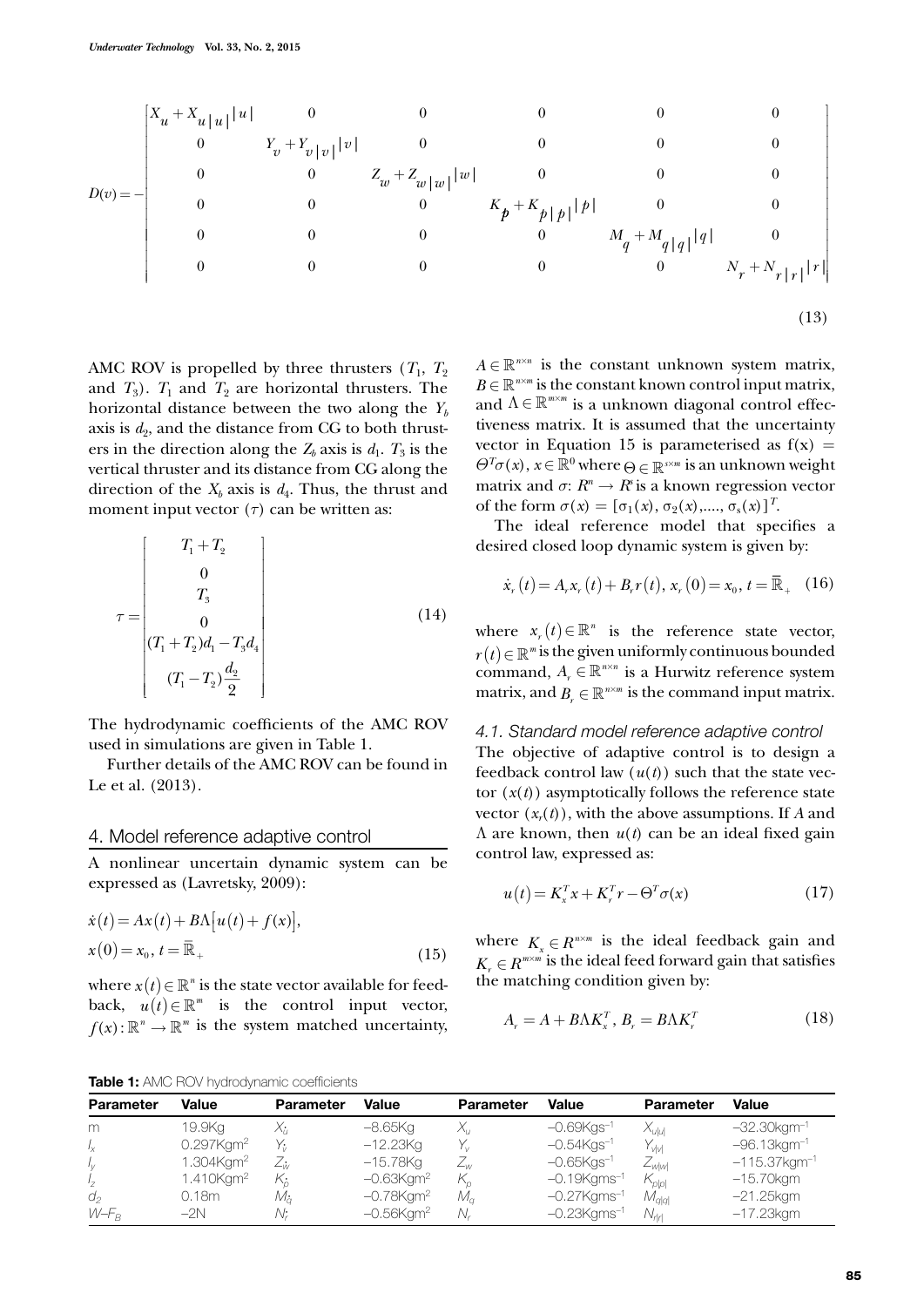Assuming that Equation 18 holds, it can be easily seen that the closed loop system is exactly the same as the reference model. Therefore, for any bounded command input  $(r(t))$ , Equation 17 provides a globally asymptotic tracking performance. When *A* and Λ are unknown, the previously mentioned ideal gains  $K_r$ ,  $K_r$  and  $\Theta$  cannot be chosen. Nevertheless, by assuming that such ideal gains exist, the adaptive control law is expressed as:

$$
u(t) = \hat{K}_x^T x + \hat{K}_r^T r - \hat{\Theta}^T \sigma(x)
$$
\n(19)

where  $\hat{K}_x \in R^{n \times m}$ ,  $\hat{K}_r \in R^{m \times m}$  and  $\hat{\Theta} \in \mathbb{R}^{s \times m}$  are the estimates of the ideal unknown matrices  $K_x^T$ ,  $K_y^T$ and Θ, respectively.

From the Lyapunov analysis (Ioannou and Fidan, 2006; Narendra and Annaswamy, 2005), it can be shown that the system is asymptotically stable, i.e.  $||e|| \rightarrow 0$  as  $t \rightarrow \infty$  if the update laws are given as:

$$
\dot{\hat{K}}_{x} = -\Gamma_{x} x(t) e^{T} P B
$$
\n
$$
\dot{\hat{K}}_{r} = -\Gamma_{r} r(t) e^{T} P B
$$
\n
$$
\dot{\hat{\Theta}}_{x} = \Gamma_{\Theta} \sigma(x) e^{T} P B
$$
\n(20)

where  $\Gamma_x = \Gamma_x^T > 0$ ,  $\Gamma_r = \Gamma_r^T > 0$  and  $\Gamma_\Theta = \Gamma_\Theta^T > 0$  are learning rates,  $e = x - x_r$  is the tracking error, and  $P = P<sup>T</sup> > 0$  is the solution of the algebraic Lyapunov equation ( $0 = A_r^T P + P A_r + Q$ , where  $Q = Q^T > 0$ ). A block diagram of the MRAC control architecture is given in Fig 2.

# *4.2. Composite/combined model reference adaptive control*

In the MRAC described earlier, the error between system states and the reference model is used to adjust the parameters. An indirect adaptive component can be added to that by using a prediction



error, i.e. the difference between some quantity and its prediction. To do this, it is necessary to generate a suitable prediction error. According to Lavretsky (2009), the quantity used for the prediction  $(Y(t))$  is written as:

$$
Y(t) = (BT B)-1 BT (\lambda_f (x - x_f) - A_r x_f - B_r r_f)
$$
  
=  $\Lambda (u_f + \Theta^T \sigma_f)$  (21)

where  $x_p$   $r_p$   $\sigma_f$  and  $u_f$  are the filtered versions of *x*, *r, σ* and *u*. The filter is a stable first-order filter with the transfer function  $G(s) = \frac{\lambda_f}{s + \lambda_f}$ , where  $\lambda_f > 0$  is the filter inverse constant. This expression for  $Y(t)$  has the advantage that it can be calculated at any time (*t*) using the state  $Y(t)$ , filter state  $(x_f(t))$  and filtered command  $(x_f(t))$  without using the state derivative  $(\dot{x}(t))$ , which would be required if filtering is not used.

It is now possible to estimate  $Y(t)$  by using the bilinear predictor model as:

$$
\hat{Y}(t) = \hat{\Lambda} \left( u_f + \hat{\Theta}^T \sigma_f \right) \tag{22}
$$

which is an estimate of the incalculable signal  $\Lambda(u_f +$  $\Theta^T \sigma_f$ ), where  $\hat{\Lambda}$  is the estimate of  $\Lambda$ . The prediction error for CMRAC is defined as  $e_Y = Y(t)$  – *Y(t)*. It can be shown by the Lyapunov analysis that if the update laws are given as shown in the following equation, then the tracking error and prediction error are globally asymptotically stable, i.e.,  $\lim ||e|| = 0$ ,  $\lim ||e_y|| = 0$ 

$$
\dot{\hat{K}}_{x} = -\Gamma_{x} \left( x e^{T} P_{r} B - x_{f} \gamma_{e} e_{Y}^{T} \right) \n\dot{\hat{K}}_{r} = -\Gamma_{r} \left( r e^{T} P_{r} B - r_{f} \gamma_{e} e_{Y}^{T} \right) \n\dot{\hat{\Theta}} = \Gamma_{\Theta} \left( \sigma e^{T} P_{r} B - \sigma_{f} \gamma_{e} e_{Y}^{T} \right) \n\dot{\hat{\Lambda}}^{T} = -\Gamma_{\Lambda} \left( u_{f} - \hat{K}_{x}^{T} x - \hat{K}_{r}^{T} r_{f} + \hat{\Theta}^{T} \sigma_{f} \right) \gamma_{e} e_{Y}^{T}
$$
\n(23)

where  $\Gamma_x = \Gamma_x^T > 0$ ,  $\Gamma_r = \Gamma_r^T > 0$ ,  $\Gamma_\Lambda = \Gamma_\Lambda^T > 0$  and  $\Gamma_\Theta =$  $\Gamma_{\theta}^{T} > 0$  are learning rates and  $P_{r} = P_{r}^{T} > 0$  is the unique solution of the algebraic Lyapunov equation  $0 = A_r^T P_r + P_r A_r + Q$ , where  $Q = Q^T > 0$ ). A block diagram of the CMRAC control architecture is shown in Fig 3.

#### *4.3. Control model of the AMC ROV*

While the full nonlinear kinematics (equations 2–7) and dynamics (equations 9) developed in section 3.2 are used to simulate the motion of the actual ROV, they cannot be used as a base for control design due to limitations in the sensors and actuators on the actual vehicle. The three thruster configuration allows control of only surge, yaw and Fig 2: Standard MRAC control architecture depth, but sway, roll and pitch remain uncontrolled.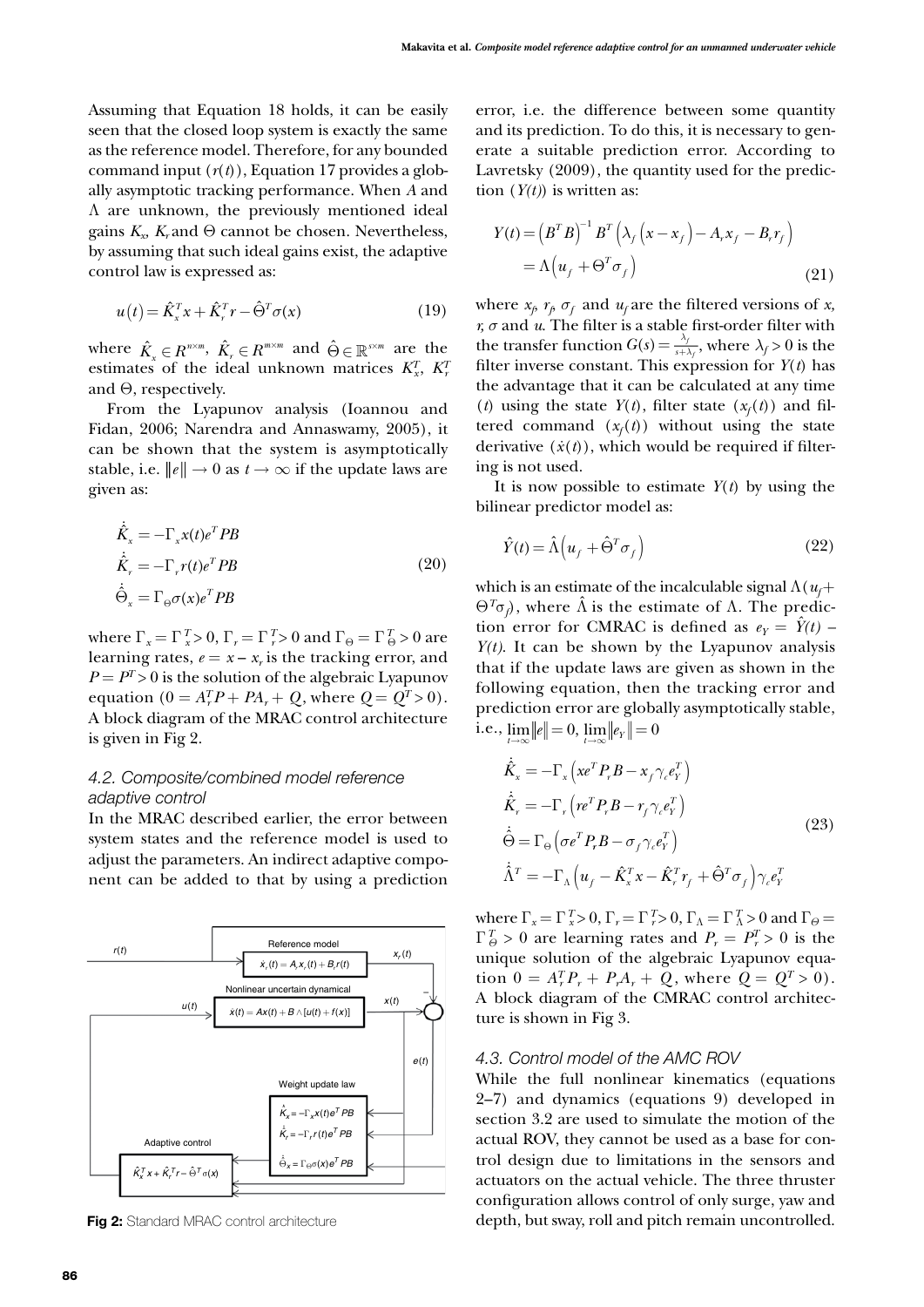

**Fig 3: CMRAC control architecture** 

The vehicle is designed to minimise roll and pitch moments, thus supporting the assumption that the pitch and roll DOFs remain stable, which is important for an under-actuated vehicle. This assumption also makes the control design easier, enabling a simpler model, i.e. the control model, to be developed for the purpose of controller design. This model takes the form of Equation 15 in order to apply the previously defined MRAC method. In the control model, the following assumptions are made:

- (a) uncontrolled DOFs of pitch angle (*θ*) and roll angle  $(\phi)$  are assumed to be negligible; and
- (b) the Coriolis forces are assumed to be negligible.

From assumption (a), the kinematics in Equations (4) and (7) becomes decoupled. From assumption (b), the 6-DOF dynamics in Equation 9 also becomes decoupled. This enables each DOF to be considered separately as a second order system. Even though this model is not theoretically justified, it has been successfully implemented with reasonable accuracy in many practical control designs (Smallwood and Whitcomb, 2004).

While controllers were built for all three controllable DOFs, the surge was not studied due to lack of speed sensor that would make any future experimental verification difficult. With these assumptions, the heading and depth decoupled control models are expressed as:

$$
\dot{\psi} = r \tag{24}
$$

$$
m_r \dot{r} = N_r r + N_{r|r|} r|r| + \tau_r, \text{ where } m_r = I_z - N_r
$$
  
\n
$$
\dot{r} = \left(\frac{N_r}{m_r}\right) r + \left(\frac{N_r|r|}{m_r}\right) r|r| + \left(\frac{1}{m_r}\right) \tau_r \text{ or}
$$
  
\n
$$
\dot{r} = \theta_1 r + \theta_3 \left(\tau_r + \theta_2 r|r|\right) \tag{25}
$$
  
\nwhere  $\theta_1 = \left(\frac{N_r}{m_r}\right), \theta_2 = N_{r|r|}, \theta_3 = \left(\frac{1}{m_r}\right).$ 

From Equations 24 and 25, the state space form is obtained as:

 $\overline{\mathcal{L}}$ 

$$
\begin{pmatrix} \dot{\psi} \\ \dot{r} \end{pmatrix} = \begin{pmatrix} 0 & 1 \\ 0 & \theta_1 \end{pmatrix} \begin{pmatrix} \psi \\ r \end{pmatrix} + \begin{pmatrix} 0 \\ 1 \end{pmatrix} \theta_3 \left( \tau_r + \theta_2 r |r| \right) \tag{26}
$$

Similarly, the depth of the vehicle is given by:

$$
\dot{d} = \dot{z} = w \tag{27}
$$

$$
\dot{w} = \theta_1 w + \theta_3 \left( \tau_{w} + \theta_2 w |w| + \theta_4 \right) \tag{28}
$$

where 
$$
\theta_1 \left( \frac{Z_w}{m_w} \right), \theta_2 = Z_{w|w|}, \theta_3 = \left( \frac{1}{m_w} \right),
$$
  
 $\theta_4 = \approx W - F_B, m_w = m - Z_w.$ 

Equations 27 and 28 are written in the matrix form as:

$$
\begin{pmatrix} \dot{d} \\ \dot{w} \end{pmatrix} = \begin{pmatrix} 0 & 1 \\ 0 & \theta_1 \end{pmatrix} \begin{pmatrix} d \\ w \end{pmatrix} + \begin{pmatrix} 0 \\ 1 \end{pmatrix} \theta_3 \left[ \tau_w + \theta_4 + \theta_2 w |w| \right] \quad (29)
$$

It is noted that both subsystems represented by Equations 26 and 29 have the general state space form of:

$$
\dot{x}(t) = Ax(t) + B\Lambda[u(t) + f(x)] \qquad (30)
$$
\n
$$
\text{where } x = \begin{pmatrix} x_1 \\ x_2 \end{pmatrix} = \begin{pmatrix} \psi \\ r \end{pmatrix} or \begin{pmatrix} d \\ w \end{pmatrix}, A = \begin{pmatrix} 0 & 1 \\ 0 & \theta_1 \end{pmatrix}, B = \begin{pmatrix} 0 \\ 1 \end{pmatrix}, \text{and}
$$
\n
$$
\Lambda = \theta_3, f(x) = \theta_2 x_2 |x_2| + \theta_4, u = \tau_r \text{ or } \tau_w.
$$

#### *4.4. Reference model*

In order to derive the direct control reference for both the MRAC and CMRAC techniques, an ideal reference model is required. As the control model (see Equation 30) is of 2nd order, the reference model should also be of the same order for both heading and depth control. Taking and  $x_1 = \psi_r$  *or*  $d_r$  and  $x_2 = r_r$  *or*  $w_r$  depending on the subsystem, a standard 2nd order transfer function with desired natural frequency  $(\omega_n)$  and damping ratio (*ζ*) can be written as:

$$
\frac{x_1(s)}{x_{1_{\text{end}}}(s)} = \frac{\omega_n^2}{s^2 + 2\zeta\omega_n s + \omega_n^2}
$$
(31)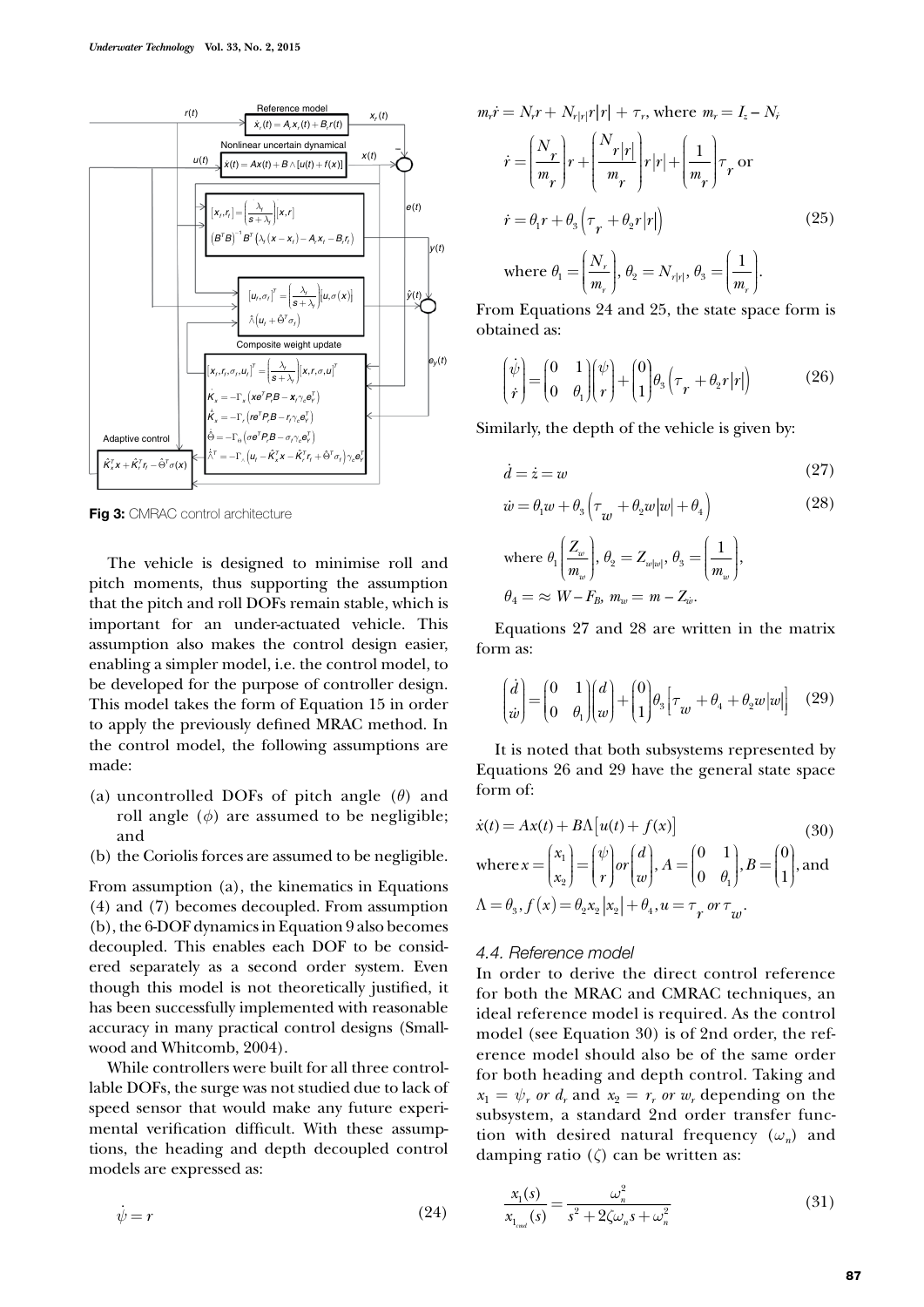Converting Equation 31 into a state space form gives:

$$
\dot{x}_{1_{n'j}} = x_{2_{n'j}} \dot{x}_{2_{n'j}} = -2\zeta \omega_n x_2 - \omega_n^2 x_{1_{n'j}} + \omega_n^2 x_{1_{end}}
$$
\n
$$
\begin{pmatrix}\n\dot{x}_{1_{n'j}} \\
\dot{x}_{2_{n'j}}\n\end{pmatrix} = \begin{pmatrix}\n0 & 1 \\
-\omega_n^2 & -2\zeta \omega_n\n\end{pmatrix} \begin{pmatrix}\nx_1 \\
x_2\n\end{pmatrix} + \begin{pmatrix}\n0 \\
\omega_n^2\n\end{pmatrix} x_{1_{end}}
$$
\n(32)

Applying the matching condition in Equation 18 yields:

$$
\begin{pmatrix}\n0 & 1 \\
-\omega_n^2 & -2\zeta\omega_n\n\end{pmatrix} = \begin{pmatrix}\n0 & 1 \\
0 & \theta_1\n\end{pmatrix} + \begin{pmatrix}\n0 \\
1\n\end{pmatrix} \theta_3 (k_{x1} k_{x2}) \Rightarrow
$$
\n
$$
k_{x1} = \frac{-\omega_n^2}{\theta_3}, \ k_{x2} = \frac{-2\zeta\omega_n - \theta_1}{\theta_3}
$$
\n
$$
\begin{pmatrix}\n0 \\
\omega_n^2\n\end{pmatrix} = \begin{pmatrix}\n0 \\
1\n\end{pmatrix} \theta_3 (k_r), \Rightarrow k_r = \frac{\omega_n^2}{\theta_3}
$$
\n(33)

Therefore, the ideal feedback gain and feed forward gain can be written as:

$$
K_{x} = \begin{bmatrix} \frac{-\omega_{n}^{2}}{\theta_{3}}\\ -\frac{2\zeta\omega_{n}-\theta_{1}}{\theta_{3}} \end{bmatrix} \text{ and } K_{r} = \frac{\omega_{n}^{2}}{\theta_{3}}
$$
(34)

# 5. Simulation results

The control model of AMC ROV was implemented in the MATLAB/Simulink simulation platform and its behaviour incorporating the MRAC and CMRAC controllers were observed under the following operating scenarios.

#### *5.1. Simulation scenarios*

#### 5.1.1. Initial operations

In this mode of operation, the standard MRAC and CMRAC control methods are simulated for 400s at the start of a mission. This represents the situation of the initial operation either at the very beginning of a mission or after a task or parameter variation. The objective of this operation is to compare the tracking performance of the two methods for

**Table 2:** Ideal parameters of heading and depth controllers (assuming that all the unknowns are known)

| <b>Ideal</b><br>parameters | <b>Heading</b><br>controller | <b>Depth</b><br>controller |  |
|----------------------------|------------------------------|----------------------------|--|
| $K_{x1}$                   | $-0.1773$                    | $-3.2112$                  |  |
| $K_{x2}$                   | $-0.9518$                    | $-20.7580$                 |  |
| $K_r$                      | 0.1773                       | 3.2112                     |  |
| $\theta_4$                 | $-17.23$                     | $-115.37$                  |  |
| $\theta_{5}$               | N/A                          | $-1.99$                    |  |

changes in heading and depth at two different forward velocities. The reference model is selected with an approximate rise time of  $t_r = 10$ s, settling time of  $t_s = 20$ s and peak overshoot of  $PO = 0\%$ . This corresponds to a  $\omega_n = 0.3$  rad/s and  $\zeta = 1$  for both depth and heading. Furthermore, there is a positive buoyancy of approximately 2N. This in turn gives the ideal gains for the controllers from Equation 34, as shown in Table 2.

#### 5.1.2. External disturbances

The two control methods were tested under an external disturbance of 10N on the vehicle from top along the  $Z<sub>b</sub>$  axis against a positive buoyancy of 2N for 1.5m constant depth control. The disturbance was applied after 800s and held for 1s. In order to give sufficient time for the MRAC tracking error to become practically indistinguishable from the CMRAC tracking error, an 800s learning period was applied before introducing the external disturbance. The objective was to see how well the controllers could reject the external disturbance.

#### 5.1.3. Thruster failure

A vertical thruster failure of 80% was simulated after 800s. This was done with the vehicle holding depth against a positive buoyancy of 2N. The vertical thruster can normally produce close to 20N of thrust, but in the failure case, it will reduce close to 4N. This type of failure can occur because of an electrical failure or a snared propeller.

The aim of these tests was to show that the adaptive controllers are able to overcome such disturbance and failures, and to compare the performance of the two control methods in such situations.

#### *5.2. Results of simulation*

#### 5.2.1. Initial operations

The first task in implementing CMRAC for the ROV was to set the unique parameters. These are the CMRAC gain  $\gamma_c$  and filter constant  $\lambda_f$ . After several trials, it was observed that simply increasing these gains does not always give better performance, thus it was important to select the values that gave the overall best performance. This was achieved through an iterative process giving suitable values for  $\gamma_c$  and  $\lambda_f$  as 4 and 10, respectively.

Table 3 gives the parameter estimates for the ideal gains in Table 2. It is seen from Tables 2 and 3 that not all parameters converge to the actual value. This is expected as parameter convergence requires persistent excitation and, while the simulation used, a simple command signal of 400s. A better way to compare the performance under initial operation is to look at the tracking error for the MRAC and CMRAC methods given in Table 4.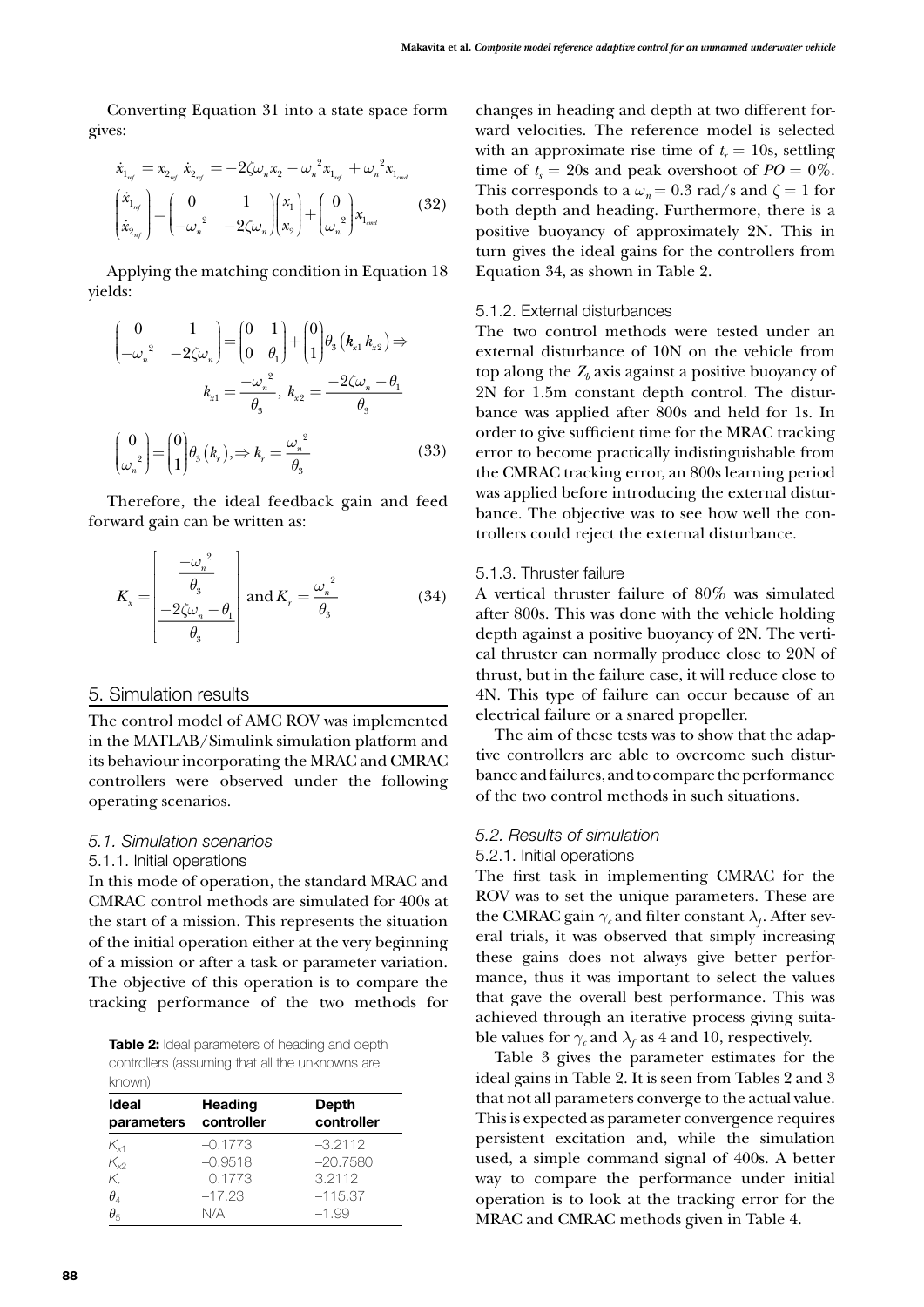**Table 3:** Comparison of MRAC and CMRAC heading and depth parameter estimates for a learning rate of 100 at  $u = 0$ m/s

| <b>Parameter</b>                                                               | <b>Heading control</b> |              | Depth control |              |  |
|--------------------------------------------------------------------------------|------------------------|--------------|---------------|--------------|--|
| estimates                                                                      | <b>MRAC</b>            | <b>CMRAC</b> | <b>MRAC</b>   | <b>CMRAC</b> |  |
| $\hat{K}_{x1}$                                                                 | $-0.12908$             | $-0.13986$   | $-3.92363$    | $-2.76506$   |  |
| $\hat{K}_{\!\scriptscriptstyle \chi\!2} \ \hat{K}_{\!\scriptscriptstyle \chi}$ | $-0.10034$             | $-0.0162$    | $-4.79137$    | $-0.50745$   |  |
|                                                                                | 0.128897               | 0.139862     | 1.807527      | 0.877888     |  |
| $\hat{\theta}_4$                                                               | 0.003453               | 0.000358     | 0.185291      | 0.06049      |  |
| $\hat{\theta}_5$                                                               | N/A                    | N/A          | $-1.97112$    | $-1.98634$   |  |

**Table 4:** Comparison of MRAC and CMRAC heading and depth tracking errors at different learning rates at *u* = 0m/s

| <b>Tracking</b>    | Learning rate of 1 |                   | Learning rate of 10 |                   | Learning rate of 100 |                   |
|--------------------|--------------------|-------------------|---------------------|-------------------|----------------------|-------------------|
| errors             | <b>MRAC</b>        | <b>CMRAC</b>      | <b>MRAC</b>         | <b>CMRAC</b>      | <b>MRAC</b>          | <b>CMRAC</b>      |
| $\psi_{\rm e\ ms}$ | 0.836543 deg       | 0.259213 deg      | 0.114131 deg        | 0.00673 deg       | 0.012856 deg         | 0.000175 deg      |
| $r_{\rm e\ ms}$    | 0.220118<br>deg/s  | 0.023329<br>deq/s | 0.079061<br>deg/s   | 0.002144<br>deg/s | 0.029858<br>deq/s    | 0.000243<br>deg/s |
| $\psi_{\rm e}$ max | 4.973075 deg       | 3.348591 deg      | 1.24143 deg         | 0.665549 deg      | 0.212608 deg         | 0.08163 deg       |
| $d_{\rm e\ ms}$    | 0.0705m            | 0.003212m         | 0.010007m           | 0.000087m         | 0.001062m            | 0.000002m         |
| $W_{e\ rms}$       | 0.022432m/s        | 0.000277m/s       | 0.008428m/s         | 0.00005m/s        | 0.002943m/s          | 0.00001m/s        |
| $d_{e\_max}$       | 0.477399m          | 0.415807m         | 0.083731m           | 0.074056m         | 0.009695m            | 0.008283m         |

From Table 4, it is clear that CMRAC is much better at reducing the tracking error in contrast to MRAC. The reduction in heading tracking error for CMRAC versus MRAC at learning rate 1 is 69% (factor of 3) and the reduction in depth tracking error is 95% (factor of 22). When the gain is increased 10 fold, both tracking errors of MRAC are reduced by 87% (factor of 7) while both tracking errors for CMRAC are reduced by 97% (factor of 38).

Table 5 shows that when the speed is increased, the tracking errors significantly increase; this is due to the simulated Coriolis forces. When speed is increased to 0.4m/s, the MRAC error is increased by a factor of 28, while CMRAC error is increased by factor of 392 for heading and 476 for depth. However, the heading error of CMRAC is still less than the MRAC by a factor of 5 and the depth error is less by a factor of 31.

To compare the performance further, the speed was increased to 1 m/s which is the theoretically maximum speed for this vehicle. The errors further

increased by factor of 3 and 16 for MRAC, and factors 5 and 23 for CMRAC. However, CMRAC still had errors less than MRAC by factors of 3 and 2 for heading and depth, respectively. While the degradation in heading error is skewed due to a large error initially, the underactuation prevents recovery of pitch change. This is because of the Munk moment that violates the negligibility of the pitch angle, leading to a larger error in depth. It is clear for a highspeed UUV, the Coriolis effects cannot be neglected in the control model. It would also be interesting to see in experimental trials if the unmodelled coupled damping terms will have a stabilising effect that counteracts the destabilising moment.

Table 6 looks at the control input for depth and heading, where another possible advantage of the CMRAC method is evident. This method always has a reduced maximum signal compared to MRAC, which could be important in conditions where the vehicle is operating near actuator saturation limits. That advantage increases with the learning rate,

**Table 5:** Comparison of MRAC and CMRAC heading and depth tracking error at learning rate 100 and  $u = 0.4$ m/s and 1.0m/s

| ש ושו                 |                |                |                |                |  |  |
|-----------------------|----------------|----------------|----------------|----------------|--|--|
| <b>Tracking error</b> | $U = 0.4$ m/s  |                | $U = 1.0$ m/s  |                |  |  |
|                       | <b>MRAC</b>    | <b>CMRAC</b>   | <b>MRAC</b>    | <b>CMRAC</b>   |  |  |
| $\psi_{\rm e\ ms}$    | 0.364533 deg   | 0.068744 deg   | 1.119117 deg   | 0.348575 deg   |  |  |
| r <sub>e_ms</sub>     | 0.120072 deg/s | 0.010769 deg/s | 0.432113 deg/s | 0.047405 deg/s |  |  |
| $\psi_{\rm e\_max}$   | 2.810244 deg   | 2.210998 deg   | 6.362412 deg   | 5.233558 deg   |  |  |
| $d_{e\ ms}$           | 0.029654m      | 0.000953m      | 0.453423m      | 0.221136m      |  |  |
| $W_{e\ ms}$           | 0.008001m/s    | 0.000032m/s    | 0.062124m/s    | 0.006830m/s    |  |  |
| $d_{e \ max}$         | 0.139869m      | 0.140079m      | 1.174144m      | 1.176519m      |  |  |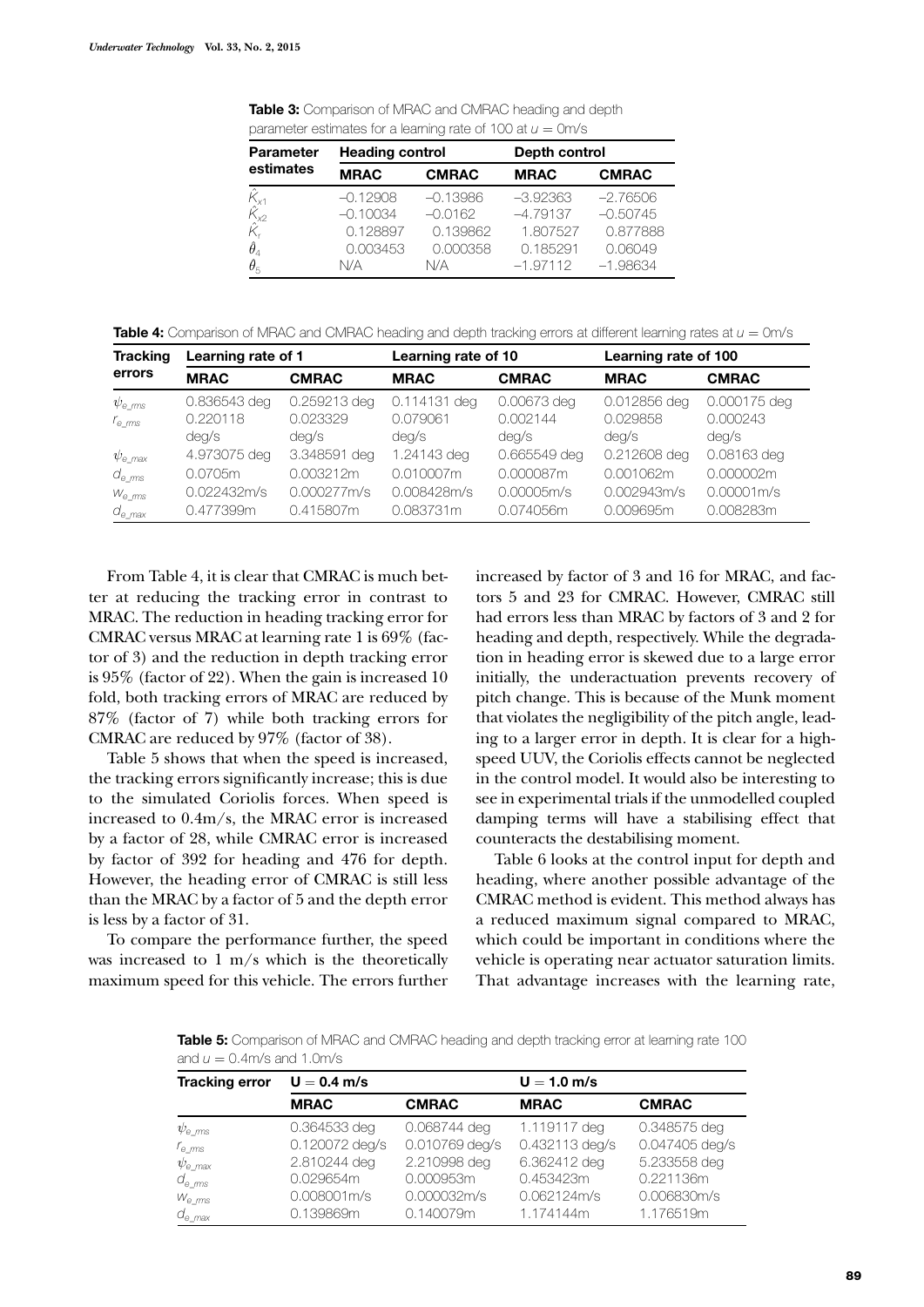| Control                                              | Learning rate 1 |               | Learning rate 10 |              | Learning rate 100 |              |
|------------------------------------------------------|-----------------|---------------|------------------|--------------|-------------------|--------------|
| input                                                | <b>MRAC</b>     | <b>CMRAC</b>  | <b>MRAC</b>      | <b>CMRAC</b> | <b>MRAC</b>       | <b>CMRAC</b> |
| $\tau_{\text{r}}$ ms                                 | 0.008432Nm      | 0.008822Nm    | 0.008350Nm       | 0.013139Nm   | 0.007844Nm        | 0.017548Nm   |
| $\tau$ <sub>r</sub> $_{max}$                         | 0.039357Nm      | $0.040294$ Nm | $0.047701$ Nm    | 0.051586Nm   | 0.065525Nm        | 0.061448Nm   |
| $\tau_{\scriptscriptstyle W~\!m\!s}$                 | 2.162904N       | 2.111423N     | 2.16805.9N       | 2.340919N    | 2.149274N         | 2.609471N    |
| $\tau_{\scriptscriptstyle W~\scriptscriptstyle max}$ | 6.680641N       | 6.452177N     | 9.239823N        | 8.630128N    | 11.679424N        | 10.035248 N  |

**Table 6:** Comparison of control input at different learning rates

Table 7: Comparison of depth controller response to an impact of 10N

|                                                  |             |              | Learning rate $= 10$ Learning rate $= 100$ |              |
|--------------------------------------------------|-------------|--------------|--------------------------------------------|--------------|
|                                                  | <b>MRAC</b> | <b>CMRAC</b> | <b>MRAC</b>                                | <b>CMRAC</b> |
| Maximum depth change                             | 0.075m      | 0.07m        | 0.01m                                      | 0.01m        |
| Time to depth error to get below 0.01m           | 20s         | 7s           | N/A                                        | N/A          |
| Maximum control signal value                     | 16N         | 15 BN        | 17 7N                                      | 17 2N        |
| Time for control signal to settle to final value | 190s        | 11s          | 75s                                        | 2s           |

thus at learning rate of 1 the reduction is only 3.5% but at a learning rate of 100 the reduction is 14%. Another advantage is that the high frequency content in the control signal of CMRAC is less compared to that of MRAC. However, Table 6 also provides a possible disadvantage of the CMRAC method, especially if the UUV is autonomous. It shows that the root mean square (RMS) value of the CMRAC control signal is greater than MRAC at higher learning rates. This results in an overall increase in power consumption. For a learning rate of 100, this increase is 21%.

An interesting point regarding the control signal is that all these comparisons are done at the same learning rate. However, as seen before, if the same tracking error is to be maintained by both controllers, the learning rate of MRAC has to be increased. Thus, assuming the tracking error of CMRAC at a learning rate of 10 is acceptable; an



**Fig 4:** Depth change for 10N impact with learning rate = 10 for (a) MRAC (b) CMRAC

equivalent tracking error with MRAC corresponds to learning rates of 200 and 1,000 for heading and depth.

#### 5.2.2. External disturbances

Table 7 shows that at a gain of 10, the maximum displacement of the vehicle is marginally better for the CMARC method but recovers faster from the disturbance compared to MRAC (see Fig 4). In addition, Fig 5 shows that the CMRAC method has less oscillatory control signal. This effect on the control signal becomes clearer when the gain is increased to 100, while the change in depth is negligible for both cases. The difference in control signals is more pronounced, as shown in Fig 6. The recovery time for MRAC increases four-fold when learning rate is increased in contrast to CMRAC, where the recovery time decreases by a factor of 5.5.



**Fig 5:** Control signal for 10N impact with learning rate = 10 for (a) MRAC and (b) CMRAC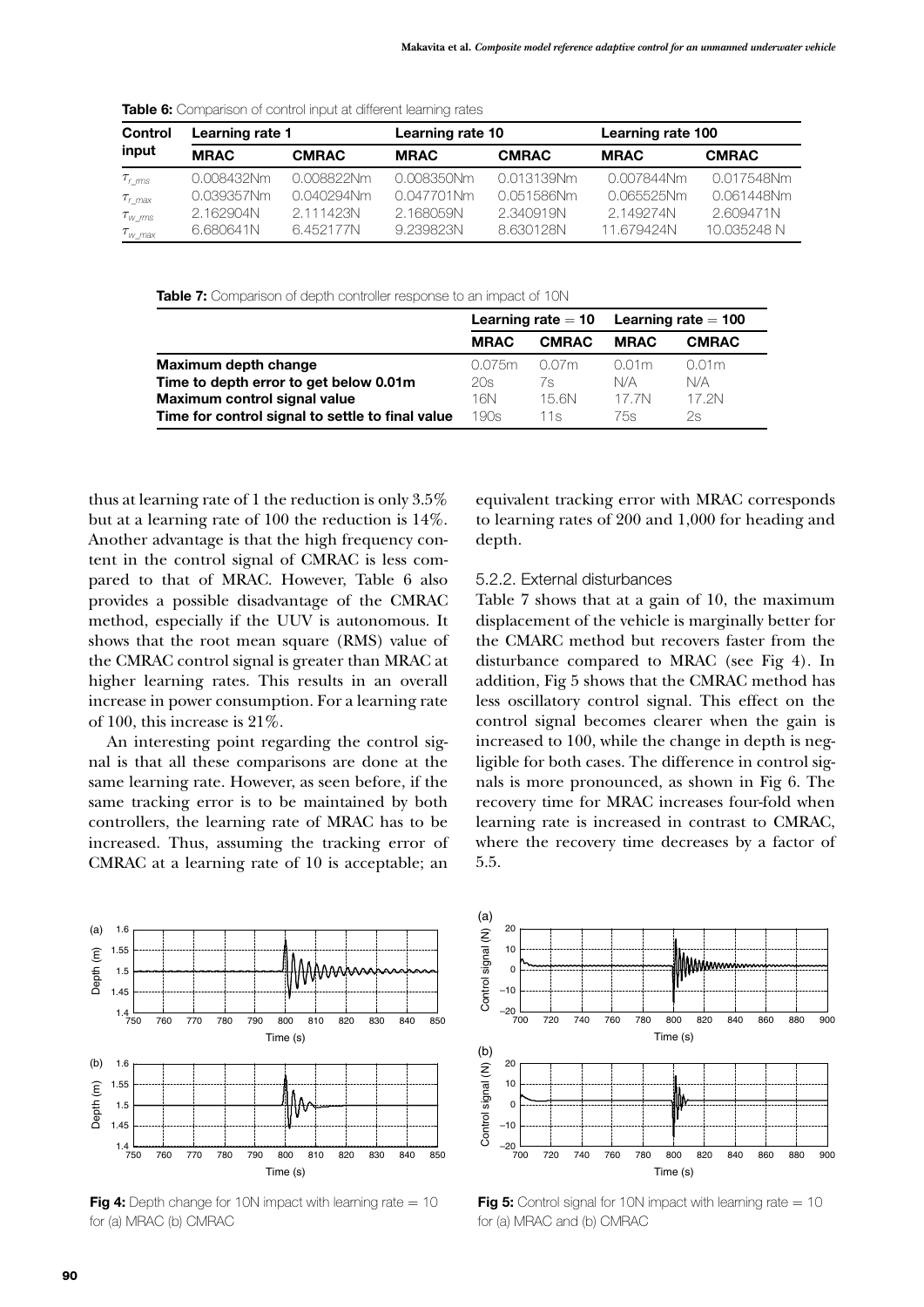

**Fig 6:** Control signal for 10N impact with learning rate = 100 for (a) MRAC and (b) CMRAC



**Fig 7:** Depth change for 80% thrust loss with learning rate = 10 for (a) MRAC and (b) CMRAC

#### 5.2.3. Thruster failure

The plots in Fig 7 show that the depth is quickly recovered by CMRAC, while MRAC tends to oscillate around the required depth after the thruster failure when learning rate is set to 10. The control signal also has a similar difference with long-term oscillations manifesting in MRAC, as seen in Fig 8. When learning rate is 100, the depth hardly varies for both methods with smaller oscillations for CMRAC when the thruster fails, as seen in Table 8.



**Fig 8:** Control signal for 80% thrust lost with learning rate = 10 for (a) MRAC and (b) CMRAC



**Fig 9:** Control signal for 80% thrust lost with learning rate = 100 for (a) MRAC and (b) CMRAC

These results prove suitability of both MRAC and CMRAC as the controller in UUVs and their ability to adapt to the changes in the system. The difference in the two methods is more evident in the control signal. Fig 9 shows that MRAC has much larger oscillations that last for a longer duration, while the CMRAC has small oscillations for a shorter duration. Therefore, overall the CMRAC method exhibits better performance than MRAC.

**Table 8:** Comparison of MRAC and CMRAC for 80% loss of thrust

|                                                  | $Gain = 10$ |              | $Gain = 100$ |              |
|--------------------------------------------------|-------------|--------------|--------------|--------------|
|                                                  | <b>MRAC</b> | <b>CMRAC</b> | <b>MRAC</b>  | <b>CMRAC</b> |
| Maximum depth change                             | 0.06m       | 0.06m        | $<$ 0.01 $m$ | $<$ 0.01 $m$ |
| Time to depth error to get below 0.01m           | large       | 22s          | N/A          | N/A          |
| Maximum control signal value                     | 17.8N       | 17.3N        | 23.6N        | 17.5N        |
| Time for control signal to settle to final value | large       | 28s          | Large        | 5s           |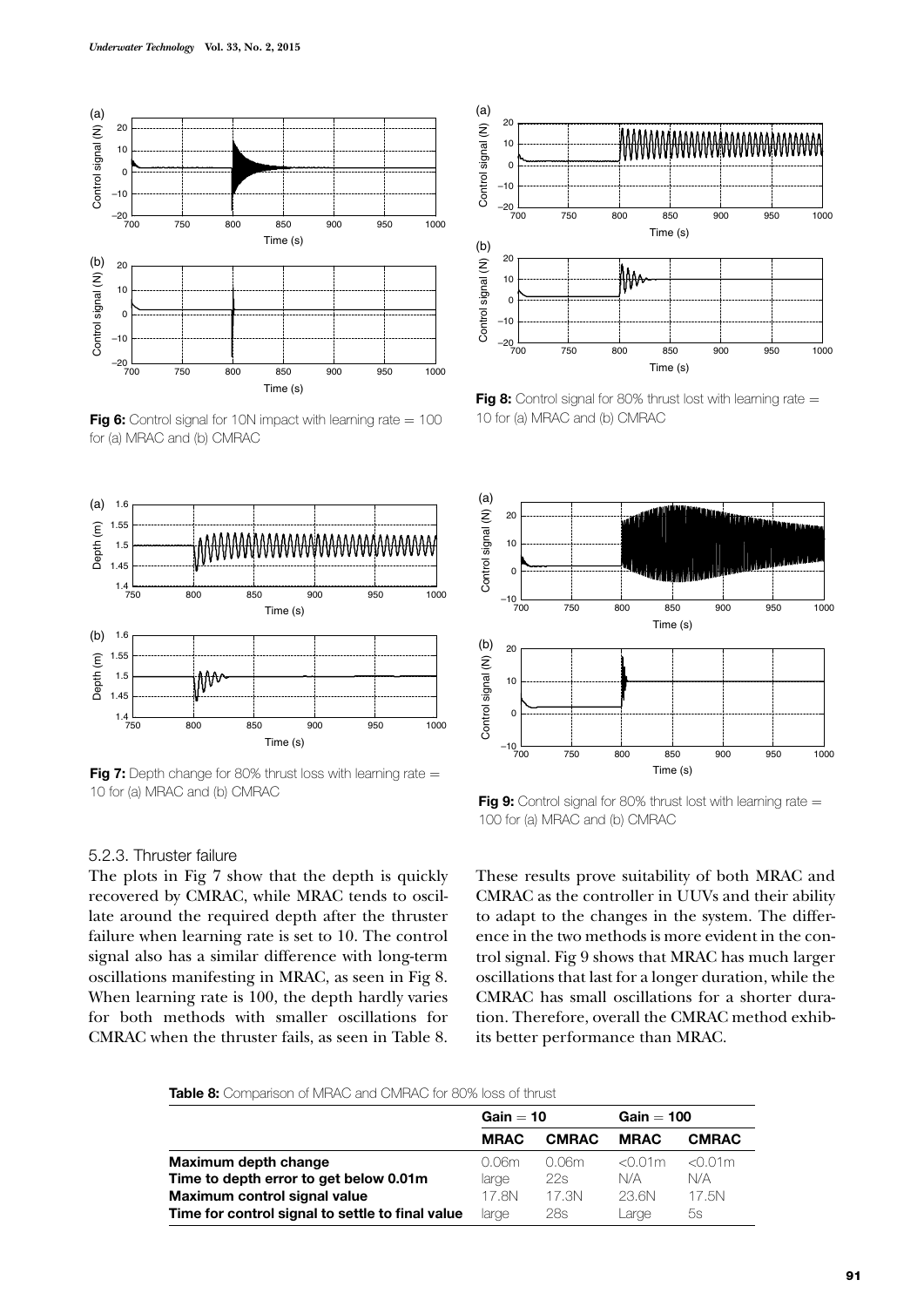# 6. Conclusion

In this work, the suitability of CMRAC as a controller for an UUV and its performance against the standard MRAC were studied using numerical simulations. For the same learning rate, the CMRAC method has shown better tracking performance compared to MRAC for heading and depth changes during a mission or after a task or parameter variation. In addition, as the learning rate is increased, the improvement in tracking error is higher with CMRAC, and the external disturbance rejection and recovery are better.

Furthermore, the control signal produced by CMRAC contains fewer oscillations compared to that of the standard MRAC. Even though both controllers are capable of overcoming thruster failures, CMRAC is more robust to such effects with fewer oscillations in both the output and control signals. Overall, it can be concluded that CMRAC with its additional predictive error is preferred over standard MRAC for the control of UUVs. Future work will concentrate on adding integral feedback and testing CMRAC experimentally.

#### **References**

- Antonelli G, Caccavale F, Chiaverini S and Fusco G. (2003). A novel adaptive control law for underwater vehicles. *Control Systems Technology, Institute of Electrical and Electronics Engineers Transactions* **11:** 221–232.
- Åström K J and Wittenmark B. (1995). *Adaptive control second edition.* Boston: Addison-Wesley, 580pp.
- Budiyono A. (2011). Model predictive control for autonomous underwater vehicle. *Indian Journal of Marine Sciences*  **40**: 191–199.
- Carreras M, Yuh J and Batlle J. (2002). High-level control of autonomous robots using a behavior-based scheme and reinforcement learning. In: Proceedings of the 15<sup>th</sup> International Federation of Automatic Control World Congress, 21–26 July, Barcelona, Spain.
- Cavalletti M, Ippoliti G and Longhi S. (2011). A comparative study between switching and adaptive controllers for a remotely operated vehicle. *Proceedings of the Institution of Mechanical Engineers. Part M: Journal of Engineering for the Maritime Environment* **225:** 191–205.
- Chang M, Chang W and Liu H-H. (2003). Model-based fuzzy modeling and control for autonomous underwater vehicles in the horizontal plane. *Journal of Marine Sciences and Technology* **11:** 155–163.
- Chin C and Lau M. (2012). Modeling and testing of hydrodynamic damping model for a complex-shaped remotely-operated vehicle for control. *Journal of Marine Science and Application* **11:** 150–163.
- Duarte MA and Narendra KS. (1989). Combined direct and indirect approach to adaptive control. *Institute of Electrical and Electronics Engineers Transactions on Automatic Control*  **34:** 1071–1075.
- El-fakdi A and Carreras M. (2008). Policy gradient based reinforcement learning for real autonomous underwater cable tracking. In: Proceedings of the IEEE/RSJ International Conference on Intelligent Robots and Systems, 22–26 September, Nice, France, 3635–3640.
- Eng Y-H, Chin C-S and Lau M W-S. (2014). Added mass computation for control of an open-frame remotely-operated vehicle: Application using WAMIT and MATLAB. *Journal of Marine Science and Technology* **22:** 405–416.
- Fossen TI. (2011). *Handbook of marine craft hydrodynamics and motion control*. Chichester: John Wiley and Sons. 575pp.
- Garci-Valdovinos LG, Salgado JT and Torres-Rodriguez H. (2009). Model-free high order sliding mode control for ROV: station-keeping approach. In: *Marine Technology for Our Future: Global and Local Challenges*. Proceedings of the MTS/IEEE OCEANS 2009, 26–29 October, Biloxi, USA,  $1 - 7$ .
- Hallin N J, Egbo H, Ray P, Soule T, O'Rourke M and Edwards D. (2009). Enabling autonomous underwater vehicles to reason hypothetically. In: *Marine Technology for Our Future: Global and Local Challenges*. Proceedings of the MTS/IEEE Oceans 2009, 26–29 October, Biloxi, USA, Biloxi, 1–7.
- Healey A J and Lienard D. (1993). Multivariable sliding mode control for autonomous diving and steering of unmanned underwater vehicles. *Institute of Electrical and Electronics Engineers Journal of Oceanic Engineering* **18:** 327–339.
- Ioannou PA and Fidan B. (2006). *Adaptive Control Tutorial*. Philadelphia: Society for Industrial and Applied Mathematics, 389pp.
- Jun SW, Kim DW and Lee HJ. (2011). Design of TS fuzzymodel-based controller for depth control of autonomous underwater vehicles with parametric uncertainties. In: Proceedings of the 11<sup>th</sup> International Conference of Control, Automation and Systems (ICCAS), 26–29 October, Gyeonggi-do, South Korea, 1682–1684.
- Lavretsky E. (2009). Combined/composite model reference adaptive control. In: Proceedings of the American Institute of Aeronautics and Astronautics (AIAA) Guidance, Navigation, and Control Conference, 10–13 August, Chicago, Illinois.
- Le KD, Nguyen HD and Ranmuthugala S. (2013). Development and modelling of a three-thurster remotely operated vehicle using open source hardware*.* In: Proceedings of the 17th International Conference on Mechatronics Technology, 15-18 October, Jeju Island, Korea, 1–6.
- Maalouf D, Creuze V and Chemori A. (2012). A novel application of multivariable L1 adaptive control: From design to real-time implementation on an underwater vehicle. In: Proceedings of the IEEE/RSJ International Conference on Intelligent Robots and Systems (IROS), 7–12 October, Vilamoura, Portugal, 76–81.
- Maalouf D, Tamanaja I, Campos E, Chemori A, Creuze V, Torres J and Rogelio L. (2013). 2013-02-04). From PD to Nonlinear Adaptive Depth-Control of a Tethered Autonomous Underwater Vehicle. In: Proceedings of the IFAC 5th Symposium on System Structure and Control, 4–6 February 2013, Grenoble, France, 743–748.
- Medagoda L and Williams SB. (2012). Model predictive control of an autonomous underwater vehicle in an in situ estimated water current profile. In: IEEE/MTS Oceans 2012, 21–24 May, Yeosu, Republic of Korea, 1–8.
- Miskovic N, Vukic Z, Barisic M and Tovornik B. (2006). Autotuning autopilots for micro-ROVs. In: Proceedings of the 14th Mediterranean Conference on Control and Automation, 28–30 June, Ancona, Italy, 1–6.
- Muse J and Calise A. (2010). Adaptive control for systems with slow reference models. In: Proceedings of American Institute of Aeronautics and Astronautics (AIAA) Infotech@ Aerospace 2010, 20–22 April, Atlanta, Georgia, 17pp.